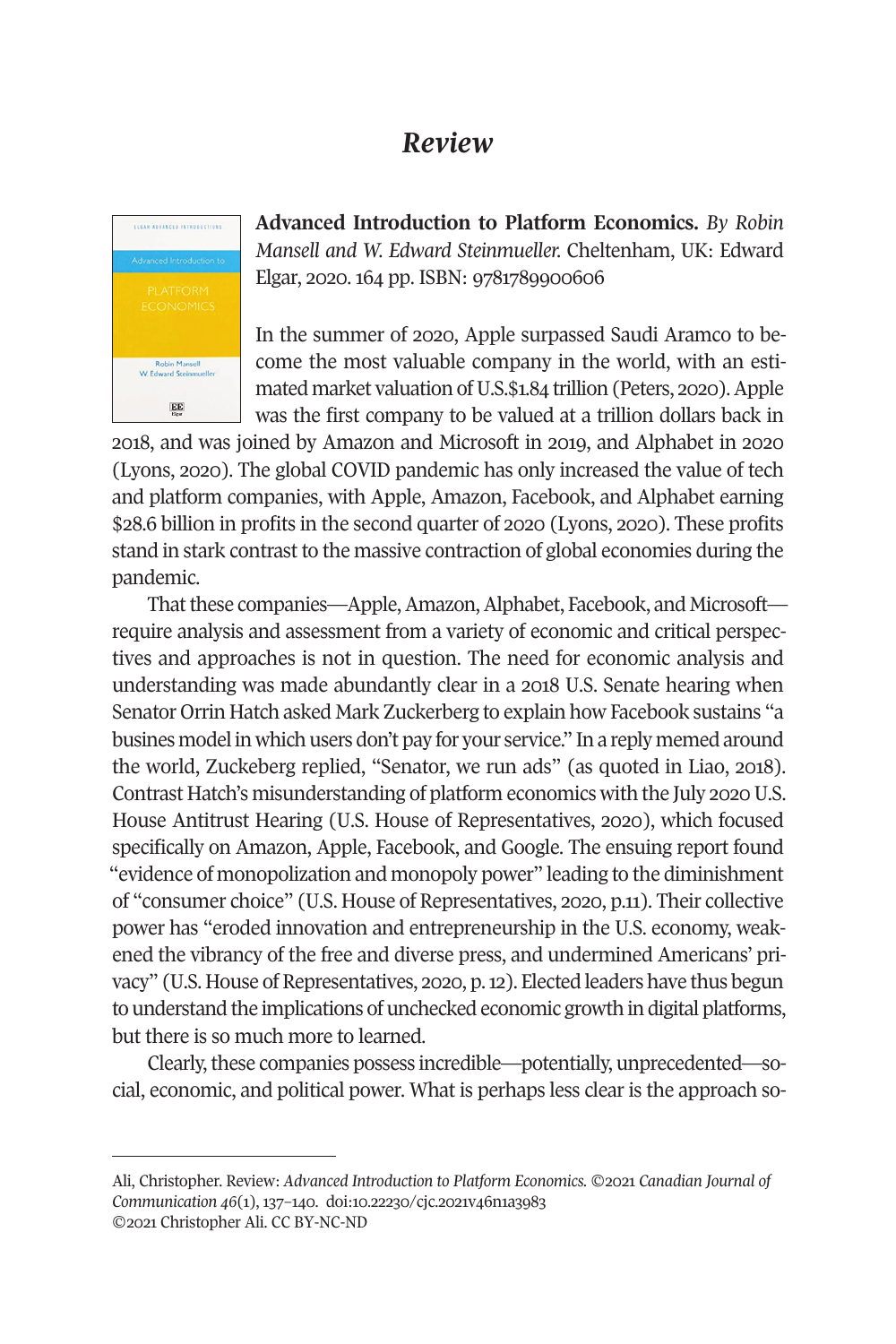138 *Canadian Journal of Communication* Vol 46(1)

cial scientists should take to understand the social, economic, political, and democratic implications of companies so large. This question of how to analyze these companies is joined by another, simpler, but infinitely more complex question: what are they?

In *Advanced Introduction to Platform Economics,* Robin Mansell and W. Edward Steinmueller give readers the vocabulary and theoretical grounding necessary to answer these two pressing questions: the what and the how. There are no better scholars to tackle the issue of digital platform economics than Mansell, Professor in the Department of Media and Communications at the London School of Economics and Steinmueller, R.M. Phillips Chair in Economics of Innovation at the Science Policy Research Unit, University of Sussex. Both are pioneers in media economics and have a commanding knowledge of the digital economy and its democratic implications.

This concise manuscript (coming in at a lean 164 pages) begins with a definition of digital platforms, which Mansell and Steinmueller (p. 23) define as internet-based companies that encompass four elements:

- Content desired by users.
- A business model that pays the costs of maintaining and improving the platform.
- The collection, retention and use of data about users.
- The provision of auxiliary services.

From this comprehensive definition, Mansell and Steinmueller evaluate the economic conditions and implications of digital platforms through three lenses: neoclassical economics, institutional economics and critical political economy. The goal of the book is to evaluate "how platform operations are related to both economic value and a range of public values" (p. 6). What they accomplish is a nuanced economic understanding of digital platforms and a toolkit for scholars going forward. The book itself is as much a triangulated economic analysis of digital platforms as it is an assessment of the economic theories themselves. It begins with an overview of digital platforms and historical background of the internet and digital innovation (with a focus on disruption), followed by a description of the three noted economic approaches: neoclassical, institutional, and critical political economy. These theories then form the basis for chapters three through seven, which offer an assessment of digital platforms in general (Chapter 3), followed by specific case studies on AI and datafication (Chapter 4), self-regulation and alternative business models (Chapter 5), policy, regulation, and alternative platform provision (Chapter 6), and global implications (Chapter 7). This book offers a concise and coherent economic analysis of digital platforms from two of the defining voices in the field of digital economy, technology, and media.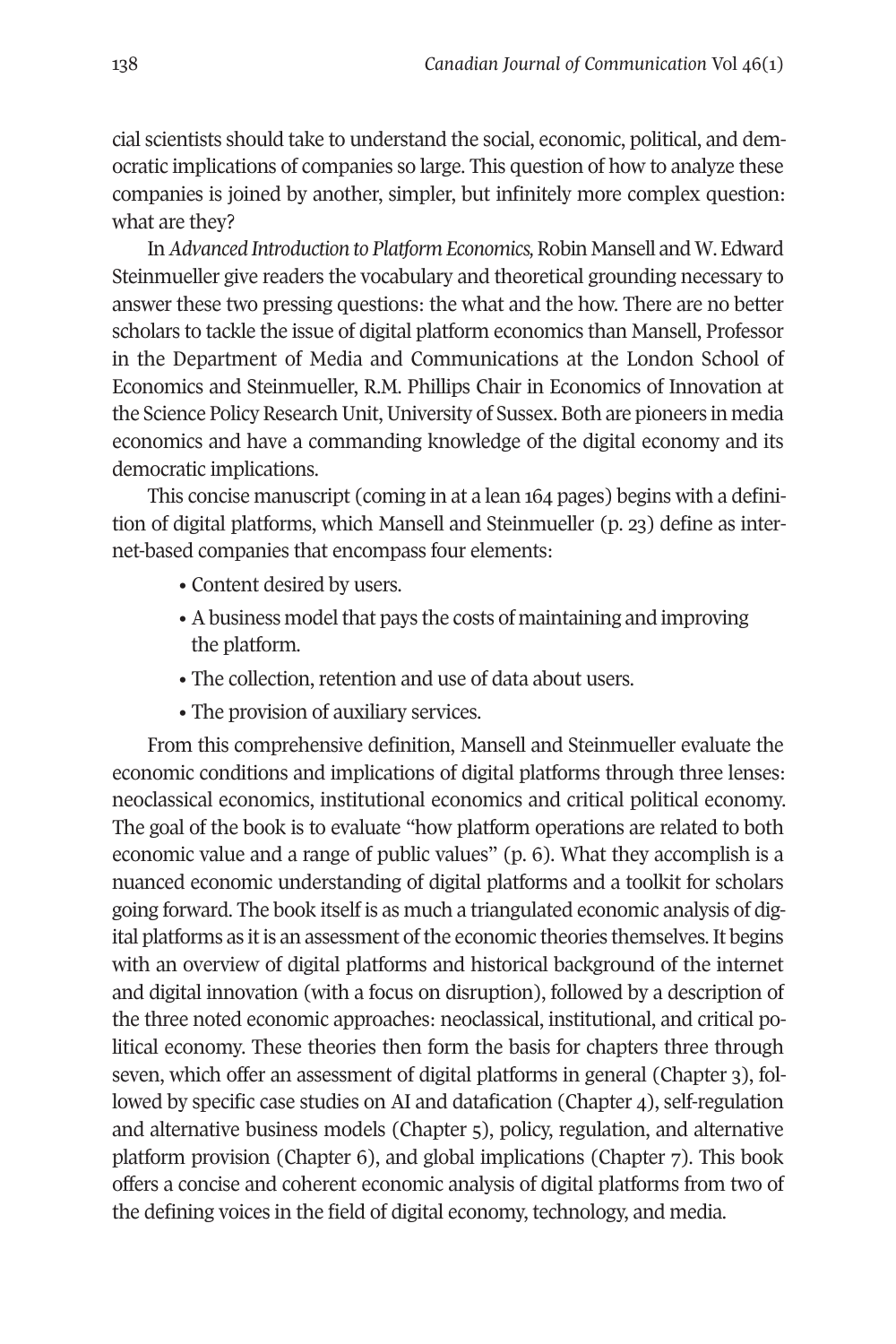The triangulated analysis is framed against a larger existential issue of the public interest and public value in assessing digital platforms. While neoclassical economics may see nothing but success in the astronomical growth and soaring profits of digital platforms and has faith in the rational consumer and competitive market to rectify any problems, institutional economics questions the norms, rules and mores that gave rise to the vast accumulation of wealth and the nominal public interest regulations. Critical political economy goes further and offers concerns for labour and data exploitation, surveillance, and privacy. While Mansell and Steinmueller intimate a preference for institutional and critical political economic approaches, often voicing concern for the information asymmetry that comes with monopoly power, they nevertheless recognize and explain the neoclassical perspective. Ultimately, they conclude that each branch of media economics has something to offer in the assessment of digital platforms.

The authors' preference for institutional and critical approaches to economics is furthermore underscored by the interventions offered in the conclusion, which directs us to an increased role for ethics, public value regulation, public interest assessments, and alternatives to the status quo. These conclusions echo recent work on social media networks and the public interest by Napoli (2019), who argues for a public interest standard for social media, along with work critiquing extant antitrust regulation (Wu, 2019). Mansell and Steinmueller ultimately argue for thoughtful regulation through "participatory and democratic institutions, independent of platforms and governments" (p. 137), rather than what they call "regulation by outrage" (p. 81).

In *Media Economics,* Cunningham, Flew, and Swift (2015) argue that regardless of what economic approach one takes, we would do well to hear and understand the other sides. Media reformers, for instance, must learn "to speak the language of market economics, in order to better present arguments grounded in 'social value' norms and assumptions" (p. 25). Said differently, media economists, be they neoclassical, institutional or critical, need to be able to code switch to get their points across to different audiences. Mansell and Steinmueller reinforce this important message, reminding us that each economic perspective "contributes to a more complete understanding of the origins and consequences of the current configuration of platform strategies and practices" (p. 131).

One can imagine this book being taught in media economics, political economy of communication, and media law and policy courses at both the senior undergraduate and graduate levels. It would pair well with introductions to political economy (Hardy, 2014), more conceptual interventions into this space (Mosco, 2009) and, as noted above, it updates a conversation crystallized by Cunningham, Flew, and Swift (2015). What Mansell and Steinmueller bring to this conversation is a distinct and targeted review of the economics of digital platforms. In doing so, they open the door to further research on digital platform economics the world over.